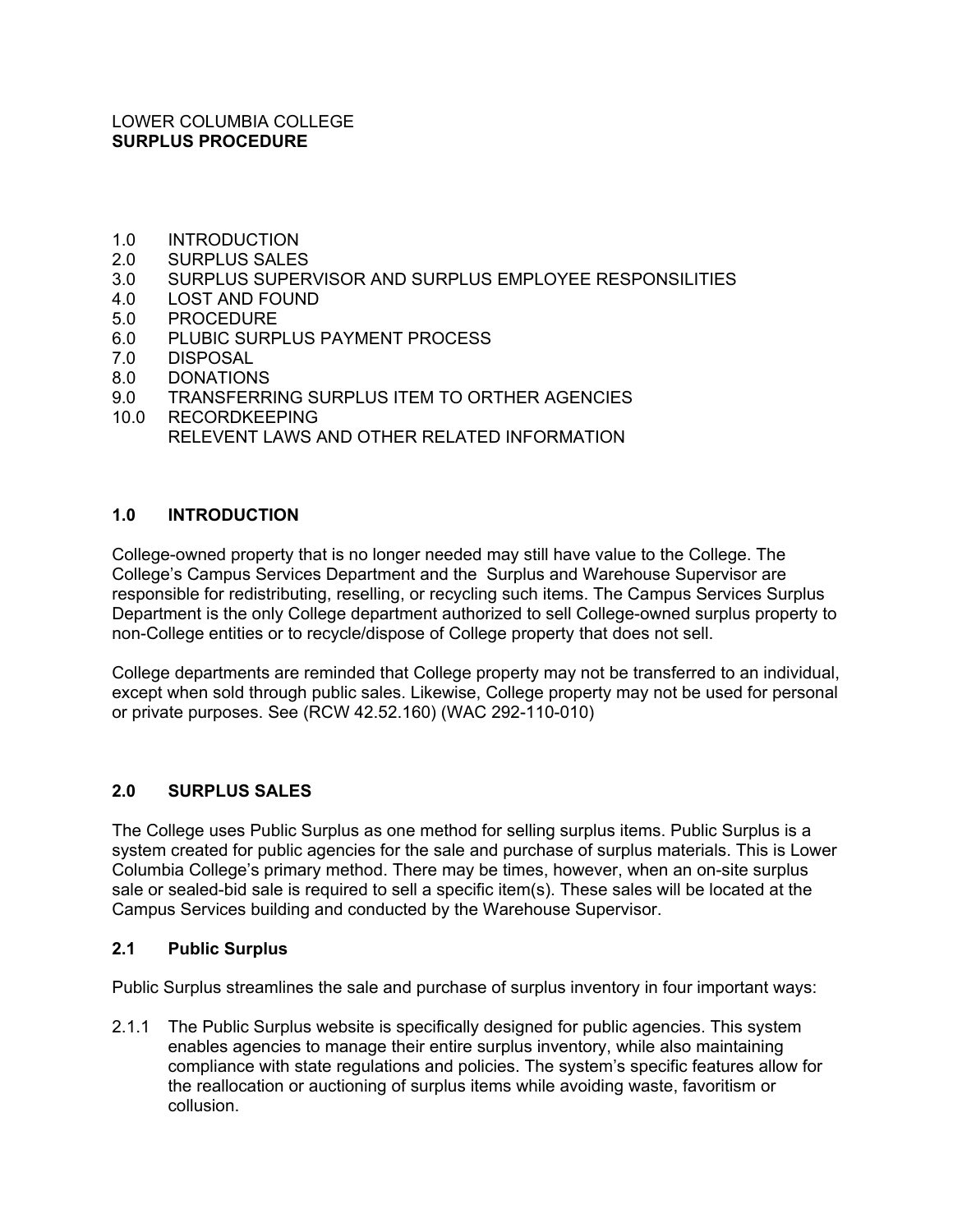- 2.1.2 Public Surplus assures compliance with state and local regulations and policies. Many states require that public agencies maintain audit-records detailing the disposition of every surplus item. Public Surplus satisfies this requirement by maintaining complete records of all transactions. The history of each item listed for auction will be saved for up to seven years. Agencies have the ability to obtain a printed record of their information at any time.
- 2.1.3 Public Surplus simplifies internal reallocation. Most states require that public agencies, whenever possible, reallocate surplus items internally. Public Surplus specifically designed its "Reallocation" module, to satisfy this requirement. It provides a simple and efficient way for agencies to notify all departments within an organization that surplus items are available for redistribution. Interested departments are then able to request these surplus items on a first-come, first-served basis.
- 2.1.4 Public Surplus helps agencies attract larger numbers of community members to their surplus auctions. The system increases the contact between an agency and the community it serves by being accessible 24 hours a day, 7 days a week.

## **3.0 SURPLUS SUPERVISOR AND SURPLUS EMPLOYEE RESPONSILITIES**

Exercising the College's delegated authority to sell, transfer or dispose of surplus property according to Washington State law, Lower Columbia College employees charged with surplus duties will use ethical principles and sound judgement when selling, transferring, and disposing of said property.

## **4.0 LOST AND FOUND PROPERTY**

While on College property, individuals may misplace, drop, or forget a personal item(s). The College is interested in returning personal property to its rightful owner and will make reasonable efforts to locate, receive, safeguard, and return said property. To serve the patrons of the College, the Safety & Security office accepts lost and found items. Property that is evidence in a crime will be turned over to the appropriate law enforcement agency.

Lost and found property is any item having apparent monetary value including, but not limited to clothing, backpacks, books, jewelry, eyewear, keys, identification cards, wallets, purses, electronic devices, and lab equipment. Abandoned property having no real value will not be received or entered into lost and found records.

## **4.1 RECEIVING SITES**

The following site is responsible for receiving, documenting, returning, and transferring property.

Safety & Security Office Student Center Room 108

The following information regarding lost and found property is recorded in the logbook: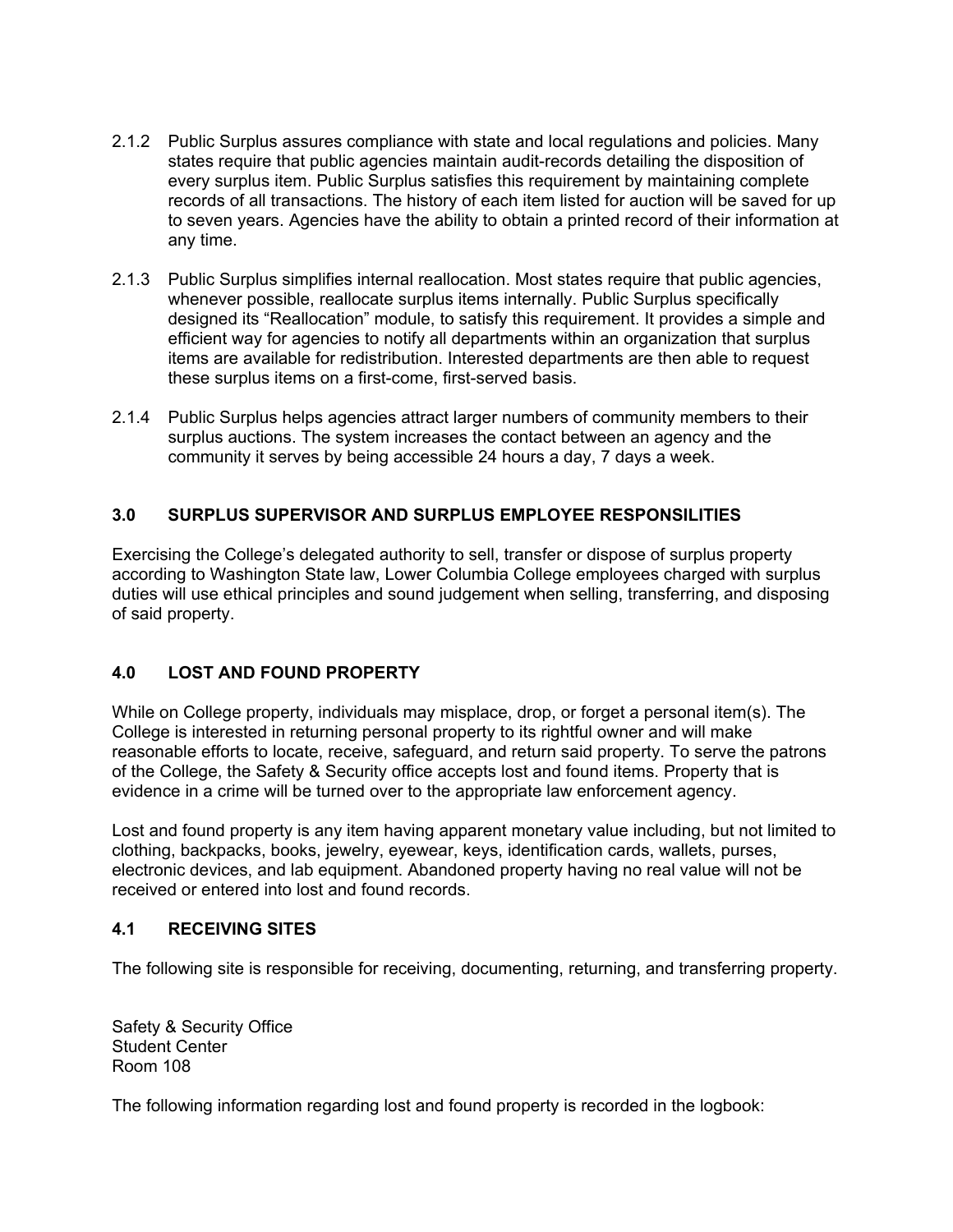- Who turned in the property;
- Who received the property;
- Where the item(s) was found, i.e. building, room, location, etc.;
- The date and time of discovery;
- A description of property, for example:
	- Textbook (name of book, edition) Purse/Wallet (size, color, brand name, how much money, credit cards) Backpack (size, color, brand name) Electronic Device (type, make, model, color, serial number) Keys (All College keys must be returned to the Key Shop immediately)

## **4.2 SAFEKEEPING AND STORAGE OF LOST AND FOUND PROPERTY**

All lost property turned in to Safety & Security remains at the receiving site for at least one week. Owners frequently seek lost property within days. Keeping the property at the site allows time for an owner to reclaim his/her lost item(s). At the end of each quarter, all unclaimed property is transferred to the Campus Services Surplus warehouse and held for additional 30 days. Once the additional 30 days expires, items may be sold or auctioned.

## **5.0 PROCEDURE**

A department must complete an online Surplus Equipment Removal Form to request the pickup of surplus items by Campus Services. Likewise, the department may not drop off items unless this form is completed.

To route items to Campus Services, the owning department submits the Surplus Equipment Removal Form as follows:

- Download the form here: http://lcc.ctc.edu/info/webresources2/Internal/Departments/CampusServices/Surplus-Equipment-Removal-Form.pdf
- Enter the name, department, location and each item for which removal is being requested (inventoried or non-inventoried) into the form. The departmental Director or Dean must give their signature approval prior to form submission.
- If the requesting department is Federal/Grant funded, please check the appropriate box and list the budget number used for the initial purchase. All Federal/Grant funded items **must** have this information recorded. This practice ensures any profit made from the sale of items sent to surplus is reallocated to those funds.
- $\bullet$  Direct all completed forms to Minel Slabu at mslabu@lcc.ctc.edu as an attachment, or using the intra-campus mail.

After the form is submitted, the removal request is registered into the system, a work order for removal is generated, and the department is contacted with further instructions. Some items, due to weight/moving/quantity restrictions, may be sold from their department locations at the discretion of Campus Services personnel. Decisions are made on an item-by-item basis. It is the requesting department's responsibility to keep all items waiting for pick-up in monitored location. Campus Services is not responsible for any lost or misplaced items prior to pick-up.

If the description or quantities of inventoried items do not match what is listed on the Surplus Equipment Removal Form, Campus Services will record only the actual received items and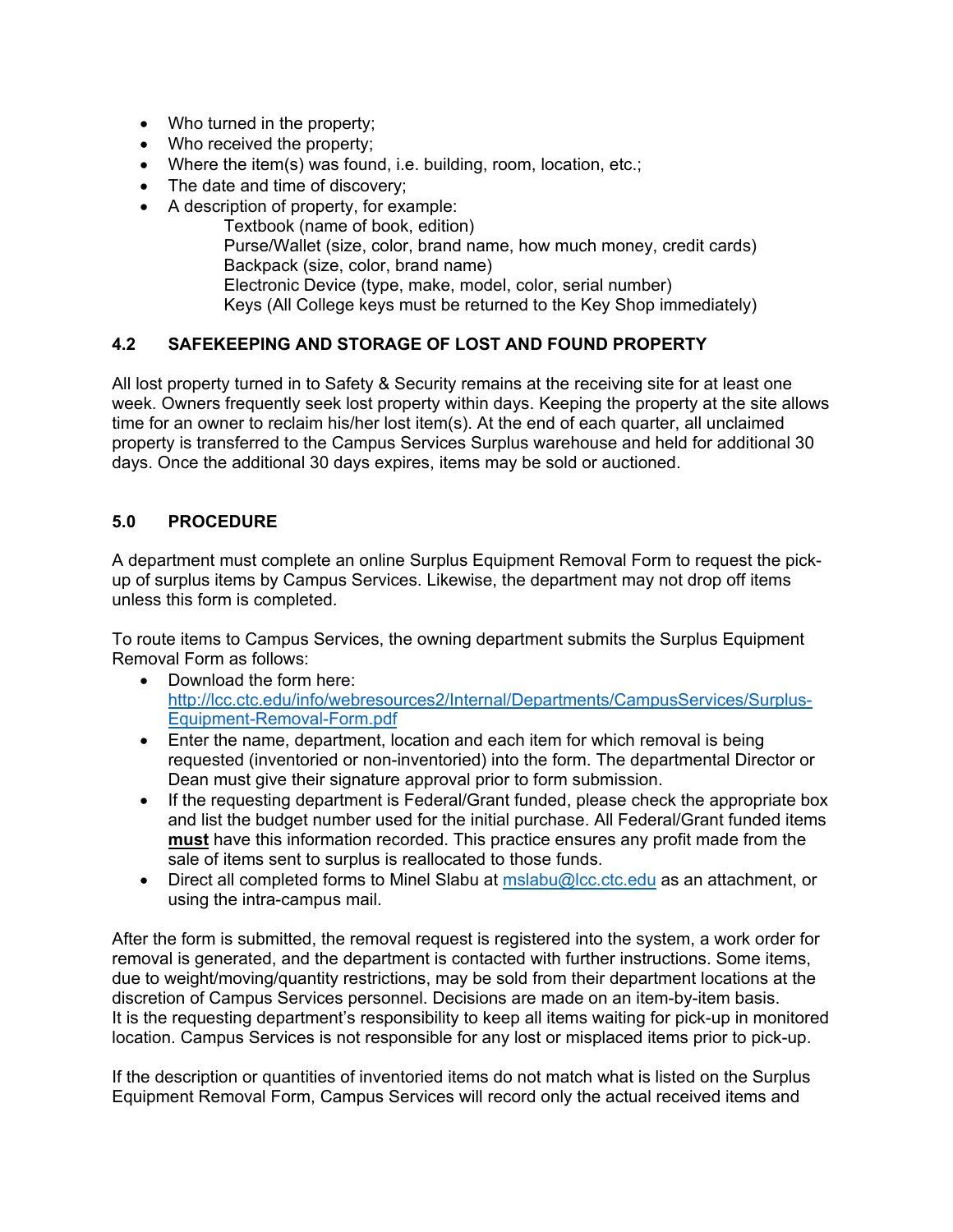quantities. Campus Services is not responsible for any omission or miscommunication of such information by the requesting department.

## **5.1 Public Surplus Procedure**

Items intended for auction on the Public Surplus Website are photographed, logged into the surplus inventory sheet (along with their corresponding pictures), and then uploaded onto the Public Surplus website. Research is conducted on similar or identical items to determine pricing.

The auctioning process is as follows:

- 1. Items are made available for internal college departments for a period of ten (10) calendar days. During this time, internal college departments have an opportunity to claim any item for their needs at no cost.
- 2. All unclaimed items are released for bidding to state agencies exclusively for a period of ten (10) calendar days.
- 3. Items not sold to state agencies are then released to public auction for seven (7) calendar days.
- 4. If an item does not sell after seven (7) days, it will be re-listed for another seven (7) calendar days at a 25% discount from the original price.
- 5. If the item is not sold after the 25% reduction, it will be relisted at a 50% discount from the original price for an additional seven (7) calendar days.
- 6. If the item is not sold after the 50% reduction, it will be either donated to an authorized non-profit institution, recycled, or disposed of.

#### **Inspection:**

The College does not test or inspect items for blemishes or working condition. It is not the College's intention to omit or misrepresent any items up for auction. The responsibility to determine the condition of the property rests solely with the bidder and prospective bidders are encouraged to inspect the property prior to bidding, and only place bids based on their personal inspection and evaluation.

#### **Warranty:**

All item descriptions in the online auction are believed to be correct. However, LOWER COLUMBIA COLLEGE OFFERS NO GUARANTEES OR WARRANTIES. DETERMINATION OF CONDITION, FUNCTION, AND PERCEIVED OR ASSUMED VALUE IS THE SOLE RESPONSIBILTY OF THE BUYER.

All items are sold AS IS, WHERE IS. There are no warranties express or implied as to condition, usability, merchantability or fitness for a particular purpose. Some or all items may be declared unsafe in their present condition by federal or state safety standards.

#### **Delivery/Pick-up:**

All items claimed by internal College departments will be de-listed from the website and delivered by Campus Services personnel after arrangements are made with the claiming department.

All items purchased by state agencies or public auctioneers must be removed from Lower Columbia College premises within five (5) business days of the auction closing date. On the sixth  $(6<sup>th</sup>)$  business day, Lower Columbia College reserves the right to re-auction or award the item to the next highest bidder–without a refund. The successful bidder is responsible for the pick-up of item(s) from the agency's premises. The notice of award, payment receipt, and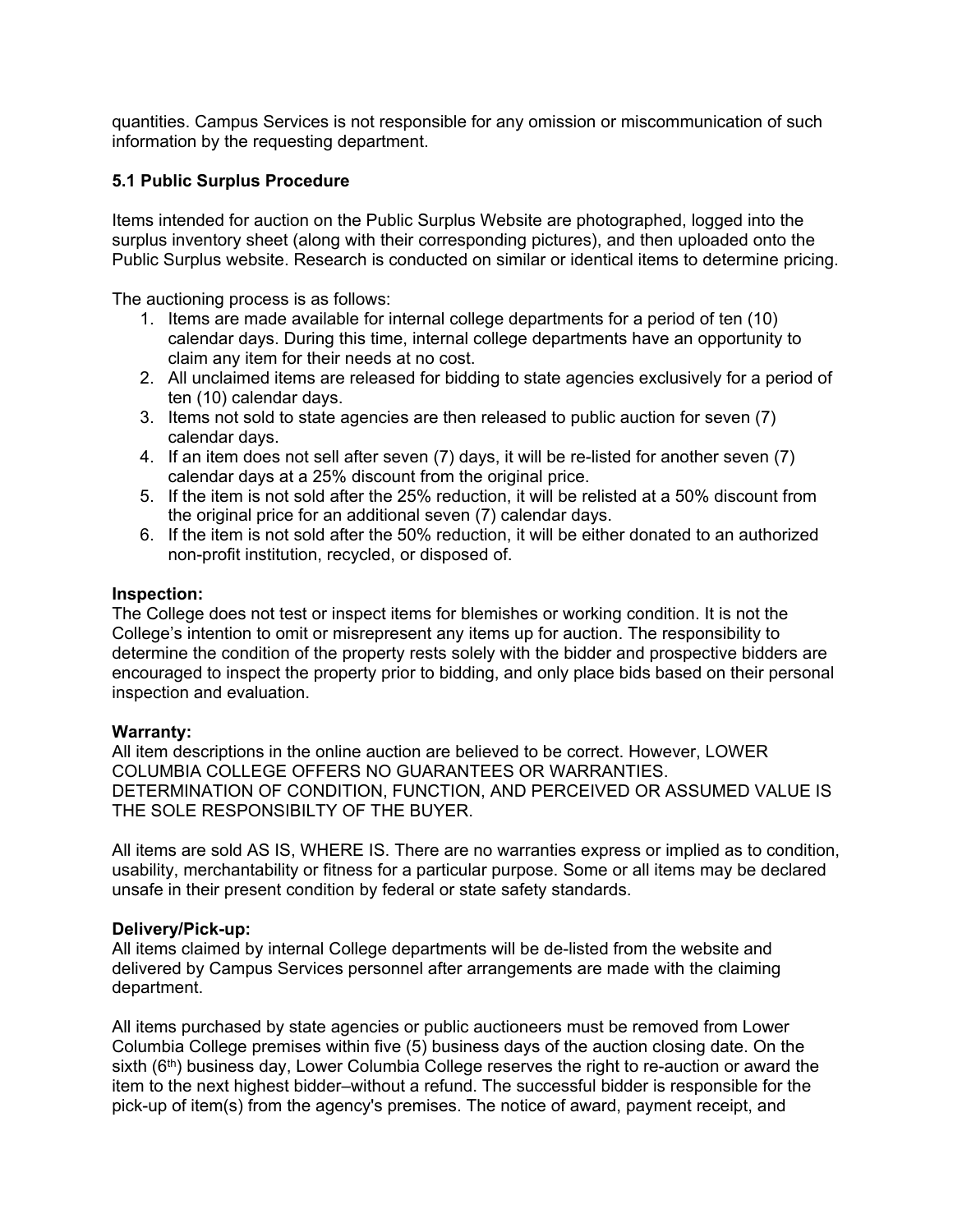personal identification must be presented at time of pick-up, or the item will not be released. Pick-up hours are by appointment only.

# **5.2 On-Site Surplus Sale Procedure**

Items designated for the on-site surplus sale must have pictures taken and be logged, with their corresponding pictures, into the surplus inventory sheet. Research is conducted on similar or identical items to determine pricing. Tags are printed and attached to each item.

Two Weeks prior to a surplus sale:

- State, County, and City agencies are notified of the materials available.
- One Week prior to a surplus sale:
	- Submit a Petty Cash Request form to Cashiering.
	- Design a flyer to be mailed out to potential buyers.
	- Mail the flyer 5-6 days prior to the sale date.
	- Send an e-mail regarding the details of the Surplus Sale to the campus and the Surplus Sale distribution list.
	- Prepare and submit a request for a newspaper ad to be published. The ad should begin running on the Thursday prior to the sale and end on the Saturday of the sale.

Day before the sale date:

- Clear, sweep, and prepare the CMS shop for the display of items to be sold.
- Move palletized items from secured storage to the display area while ensuring all items remain concealed with black plastic.
- Pick up petty cash from cashiering.
- Print out three (3) item catalogs.

Day of the sale:

- Before people arrive, put the 'Giveaway' items next to the front overhead door.
- Double check that all items are tagged in the system and catalog.
- Have all workers record their start time.
- Place the announcement board on the corner of  $20<sup>th</sup>$  and Olympia Way.
- Ensure all items have their inserts and tags attached.
- Set up cashiering area in the front office.
- Inform all sale day workers of the following:
	- o Everything is 'as is, where is.'
	- o There are no guarantees.
	- o We cannot allow buyers to plug in items to see if they are functional.
	- o Place a piece of tape with the buyer's name on an item once selected for purchase.
	- o Nothing may leave the shop area until an invoice shows that the buyer has made payment.
	- $\circ$  Items not removed by close of sale may be picked up on the next business day.
	- o As the sale winds up, consolidate like items onto pallets.

At the end of the sale:

- Close and lock all doors.
- Shrink-wrap all remaining items on pallets.
- Return all pallets to the Print Shop storage area.
- Print out a final list of sold items.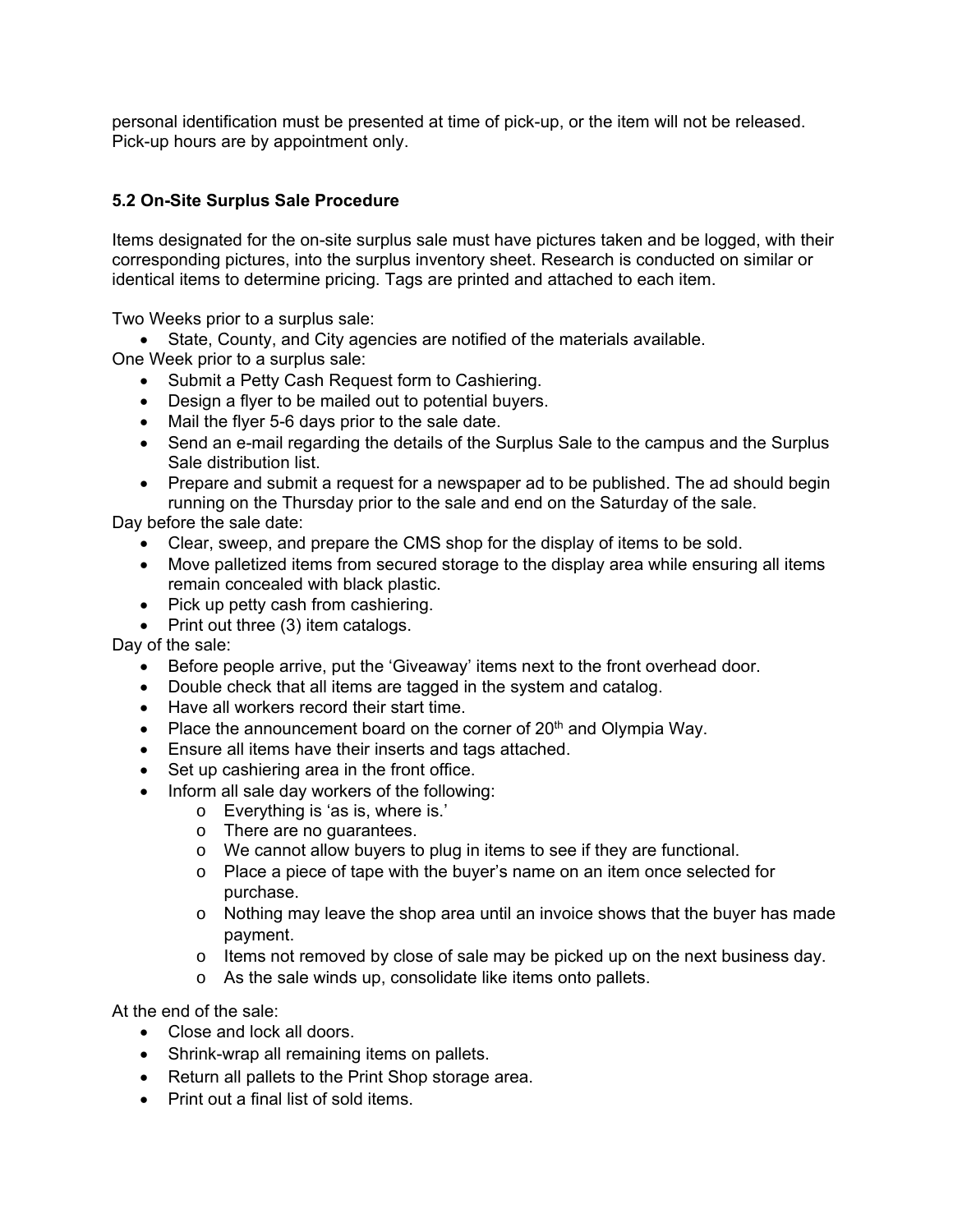- Compare the total existing cash with invoices generated.
- Lock money in the safe.
- Have all employees record their time out and total hours worked.

Next business day:

- Bring all cash to cashiering and deposit into the Surplus Recovery Account (148-500- ZR34).
- Register the final sale total into "Monthly Activities of Central Services" file.

## **6.0 PUBLIC SURPLUS PAYMENT PROCESS**

Once an auction closes, buyers receive an e-mail requesting payment. Payment is made by credit card for all transactions under \$4,000. If a transaction is over \$4,000, then payment must be processed by wire transfer.

Once a buyer has paid, the Warehouse Supervisor receives a copy of the payment receipt via email. The item will also show up as "paid" on the website. Once payment is processed, buyers must contact the agency to establish a pickup appointment. As long as the items are paid for, the College is cleared to release them to the buyer.

Lower Columbia College's Accounts Receivable department receives payment, by check, from PayMac (Public Surplus's payment collection servicer) under the following "Net 30" cycle:

- Public Surplus tallies and totals all payments received within a given month (Example: May  $1<sup>st</sup>-31<sup>st</sup>$ .
- Once the total is established, the 30-day waiting period begins.
- Using the May  $1^{st}$ -31st example above, the check for all sales made during that timeframe would arrive in July. NOTE: Checks usually arrive by the 15<sup>th</sup>.
- Accounts Receivable will deposit all checks into the Surplus Property Budget, Fee Code R1.

The only time a check is not cut automatically is if the account balance is under \$100.00. By default, PayMac holds the funds until the balance exceeds \$100.00. Once the \$100.00 threshold is exceeded, PayMac automatically cuts the check on the next cycle. NOTE: A check CAN be cut manually if the balance is under \$100.00 should the college make a direct request to do so.

Once the check is received, the Warehouse Supervisor can run a Payment Collection Report for a detail of which purchases are covered by said check.

If needed, Public Surplus also offers an Expedited Payment Option, which would put the College on a Net 7 cycle for an additional 1% buyer's premium. In this instance, the pay cycle would be weekly instead of monthly.

## **7.0 DISPOSAL/RECYCLING**

Once items arrive at Campus Services, the Warehouse Supervisor inspects each one and makes a decision as to its destination. Items are either: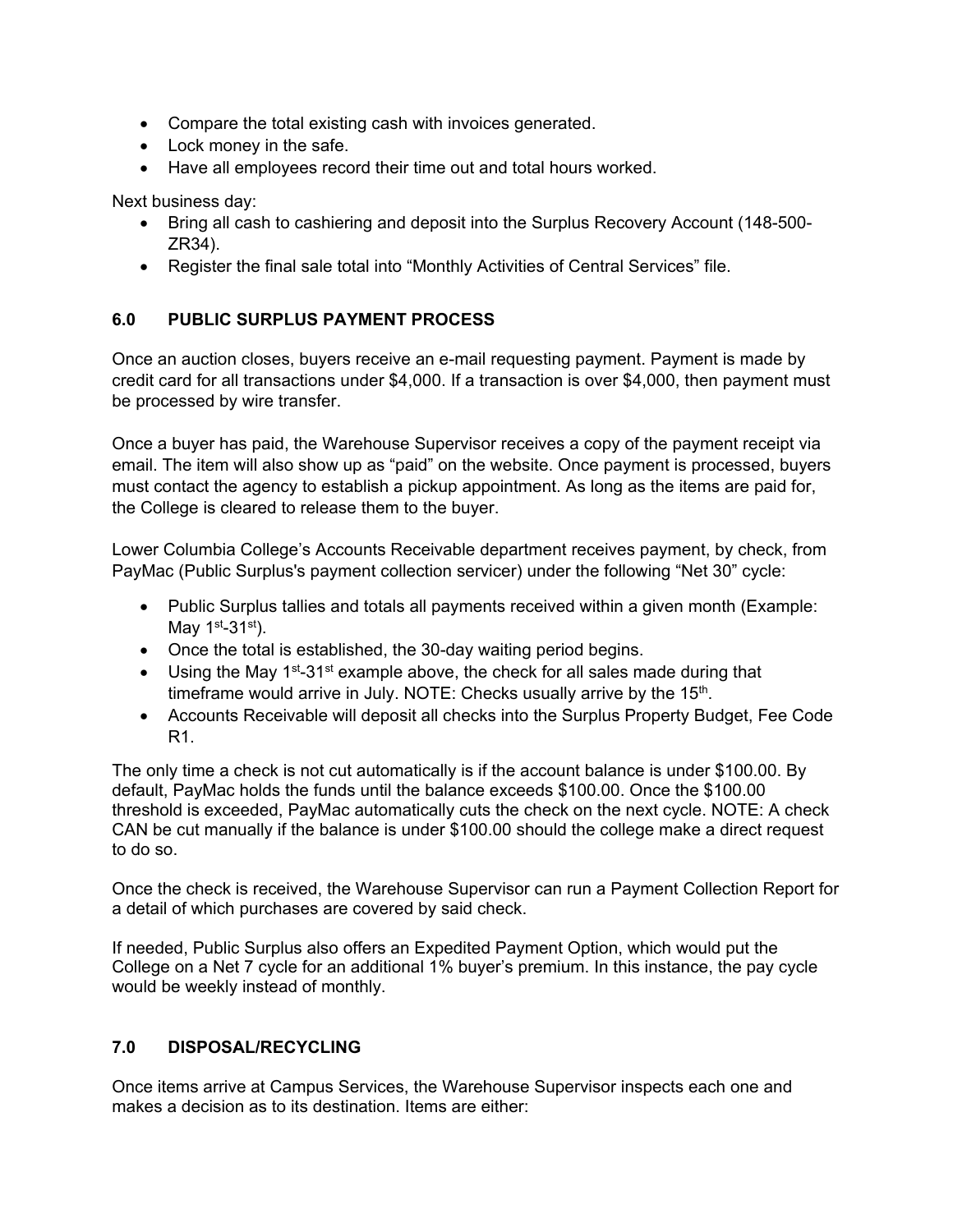- Stored for future use on campus. Note that these items must meet all safety and aesthetics standards;
- Recycled; or
- Disposed of by landfill, deconstruction, or other related method.

# **8.0 TRANSFERRING SURPLUS ITEMS TO OTHER INDIVIDUALS**

College property may not be transferred to an individual, except when sold through public sales at Campus Services. Likewise, College property may not be used for private purposes. Departments transfer obsolete or damaged items to Campus Services where the items are usually sold as scrap or recycled. NOTE: The department must obtain the prior approval of the Departmental Director or Dean before disposal and complete a Surplus Equipment Removal form.

## **9.0 DONATIONS**

Donations to qualified shelters or rehabilitative workshops are permitted *only* when *all* of the following criteria are met:

- The Warehouse Supervisor has made reasonable efforts to determine if any state agency has a need for such property. Such a determination will only be made once sufficient notice is made to all state agencies and an adequate amount of time is allowed for those agencies to make their need known; and
- The nature and quantity of the property in question is germane to the needs of the nonprofit organization and the nonprofit organization agrees to use the property for such needs and purposes; and
- Items would have a higher overhead cost to process as surplus than the sale value; and
- The Vice President of Administrative Services or the Director of Campus Services, Facilities & Capital Projects determine that the donation of such property is in the best interests of the College.

## **10.0 RECORDKEEPING**

All purchases, transactions, transfers and disposal records are kept and maintained for at least seven years.

## **RELEVENT LAWS AND OTHER RELATED INFORMATION**

RCW 42.52.160 RCW 43.19.1919 WAC 200-360-010 WAC 200-360-015

# **REVISION HISTORY**

Revision Date: May 23, 2018